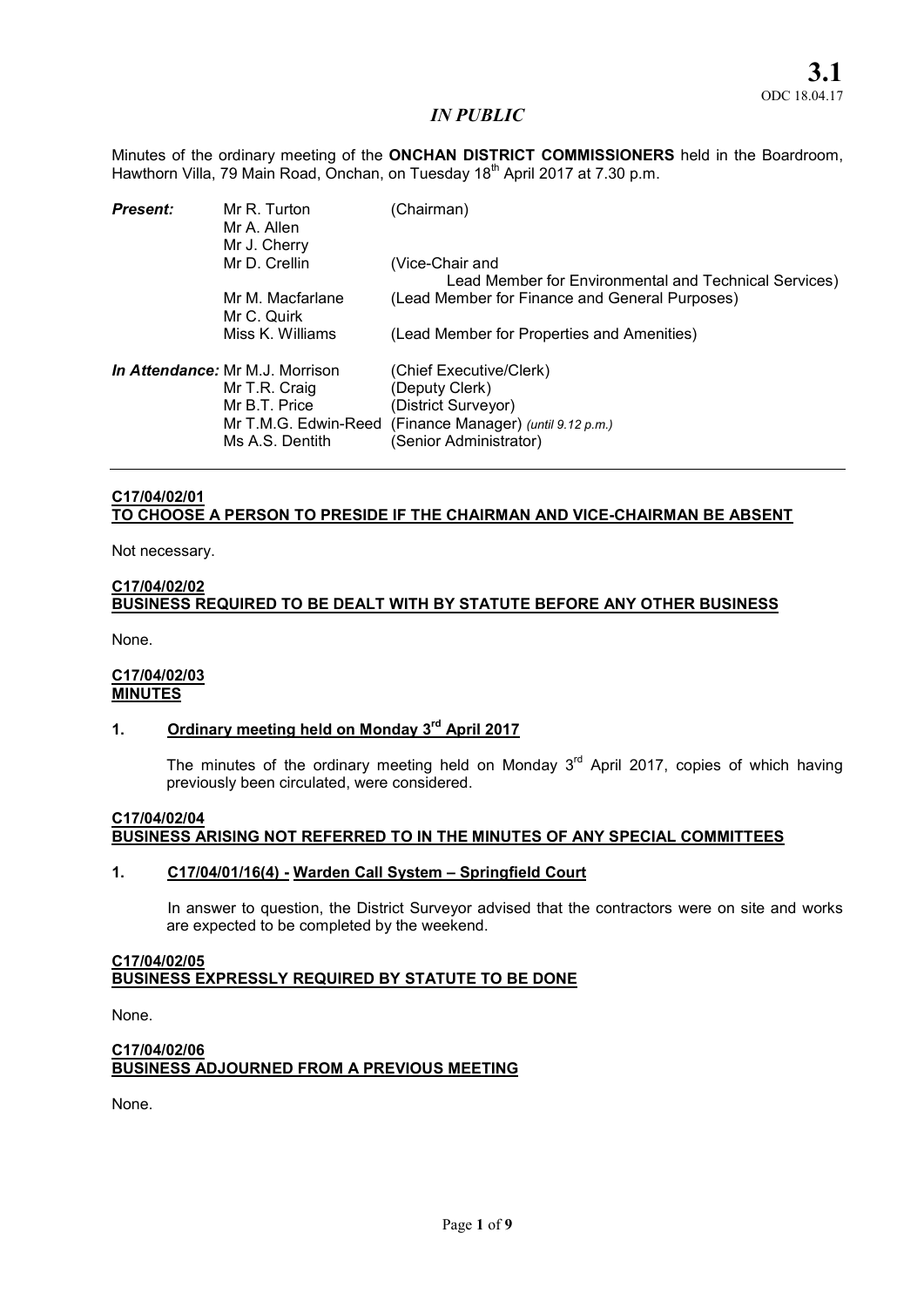#### C17/04/02/07

## PLANNING DECISIONS/COMMUNICATIONS FROM THE DEPARTMENT OF INFRASTRUCTURE PLANNING COMMITTEE

#### 1. Plans to the Board

- (a) The following plans were considered by the Board.
	- (i) PA17/00352 25 Bowness Close Proposed Porch to the front of the Property

It was proposed by Mr Crellin, seconded by Mr Cherry and unanimously RESOLVED that PA17/00352 - 25 Bowness Close be recommended for approval.

(ii) PA 17/00361 – 13 Highfield Crescent – Proposed enlargement of window and installation of sun tube.

It was proposed by Mr Crellin, seconded by Mr Allen, and unanimously RESOLVED that PA 17/00361 – 13 Highfield Crescent be recommended for approval.

(iii) PA 17/00368 – 1 Ennerdale Avenue – Replacement of Conservatory Roof

It was proposed by Mr Crellin, seconded by Mr Cherry, and unanimously RESOLVED that PA 17/00368 – 1 Ennerdale Avenue be recommended for approval.

(iv) PA 17/00372 – 1 Laurel Avenue – Proposed extension and driveway to be widened

It was proposed by Mr Crellin, seconded by Mr Cherry, and unanimously RESOLVED that PA 17/00372 – 1 Laurel Avenue be recommended for approval.

(v) PA 17/00377 – 14 Summerhill Road – Proposed ramped access to new door

It was proposed by Mr Crellin, seconded by Mr Quirk, and unanimously RESOLVED that PA 17/00377 – 14 Summerhill Road be recommended for approval.

(vi) PA 17/00384 – King Edward Bay Golf Club – Change of use of redundant residential apartment to a gymnasium

It was proposed by Mr Crellin, seconded by Mr Quirk, and unanimously RESOLVED that PA 17/00384 – King Edward Bay Golf Club be recommended for approval.

(i) PA 17/00387 – 49 Buttermere Drive – Replacement of existing conservatory roof

It was proposed by Mr Crellin, seconded by Mr Cherry, and unanimously RESOLVED that PA 17/00387 – 49 Buttermere Drive be recommended for approval.

## 2. Planning Communications

## (a) PA 16/01372/B - Isle of Man Bank

The District Surveyor advised that the planning application had been approved and read out the conditions attached to the approval.

In answer to question, the District Surveyor advised that if the residents should take the matter to Appeal then he would continue with the Commissioners objections.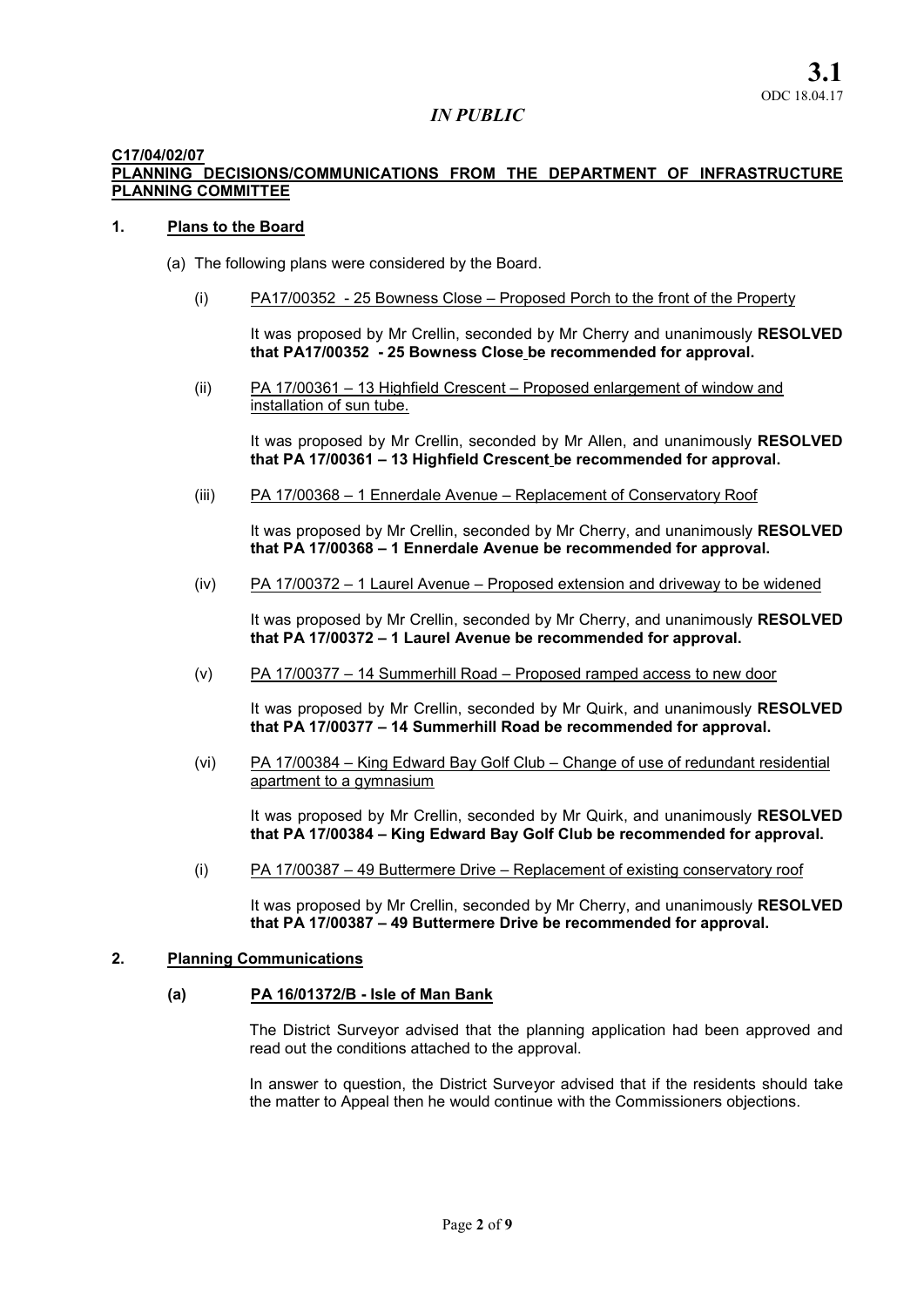## C17/04/02/08 FINANCE AND GENERAL PURPOSES MATTERS

## 1. Rate Report

The following matter was considered in committee and transferred to the public domain.

The rate report of the Finance Manager dated  $6<sup>th</sup>$  April 2017, having previously been circulated was considered. The Finance Manager gave an update on payments received since the production of the report.

The Finance Manager informed Members that the rate demands had been issued.

In answer to question, the Finance Manager advised that the rate due and payable was a tax on the property and not the individual. Any debts would sit with the property and when the property is sold the debt is settled.

### 2. Rent Report

The following matter was considered in committee and transferred to the public domain.

The rent report of the Finance Manager dated 10<sup>th</sup> April 2017, having previously been circulated was considered. The Finance Manager gave an update on payments received.

In answer to question, the Finance Manager advised that in comparison the previous 12 months the debt was of a similar level.

### 3. Online and Telephone Card Payments

The following matter was considered in committee and transferred to the public domain.

The report of the Finance Manager dated  $11<sup>th</sup>$  April 2017, having previously been circulated was considered and noted. Evidence shows that the payments being received through the website are more popular than through the telephone payment system.

### C17/04/02/09 REPORT FROM THE CLERK OR OTHER OFFICER

None.

### C17/04/02/10 LETTERS, PETITIONS, MEMORIALS AND OTHER COMMUNICATIONS

## 1. Friends of Chernobyl's Children

Letter of thanks received dated  $7<sup>th</sup>$  April 2017 from the Chairman and Co-Ordinator of the Friends of Chernobyl's Children (Isle of Man) for the Park Child Day Ticket Wristbands issued for use by the children from Belarus.

## 2. Office of the Clerk of Tynwald – Tynwald Garden Party

Correspondence received dated  $7<sup>th</sup>$  April 2017 from the Head of Tynwald Administration at the Office of the Clerk of Tynwald whom advises that due to the change of venue for the Garden Party a reduced number of guests will be invited. Therefore, a representative number of Local Authorities will be invited each year on a rota basis The Local Authorities to be invited this year are Castletown Commissioners, Douglas Corporation, Garff Parish Commissioners, German Parish Commissioners and Jurby Parish Commissioners.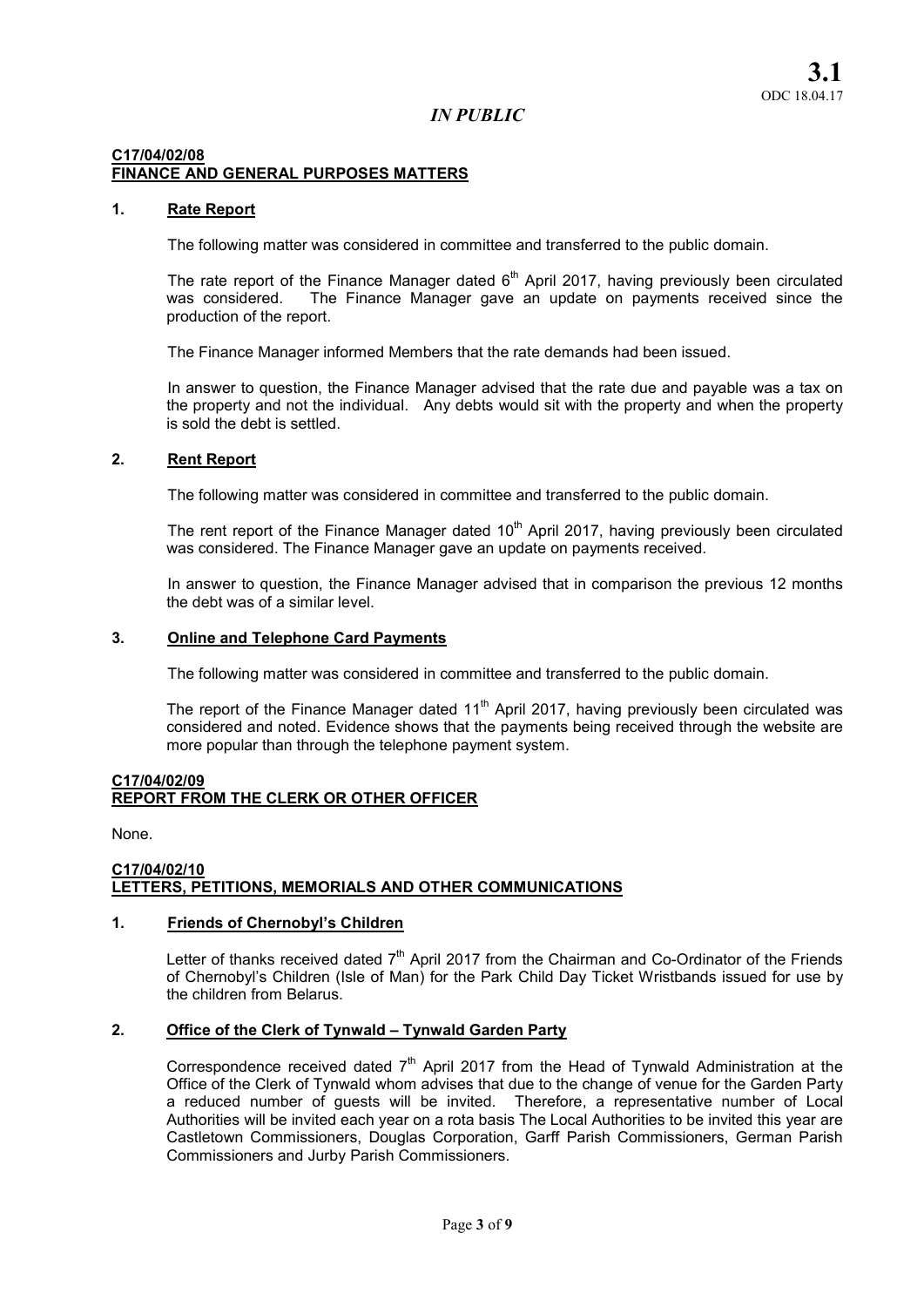## 3. IOM Foodbank

Correspondence received dated  $7<sup>th</sup>$  April 2017 advising of the success of the Reverse Advent Calendar Appeal on behalf of the Foodbank. Members agreed that the office of Onchan District Commissioners may again be used as a 'drop off point' for December 2017.

#### C17/04/02/11 **QUESTIONS**

None.

#### C17/04/02/12 MOTIONS

None.

#### C17/04/02/13 ENVIRONMENTAL AND TECHNICAL SERVICES MATTERS

### 1. C17/04/01/13(2) – Groudle Glen House

The Chief Executive advised Members that following prosecution of the owner of Groudle Glen House discussions are being undertaken on how to stop the pollution of the environment. Warning signs and fencing have been put in place for the polluted area.

In answer to question, the Chief Executive gave details of the works being considered by the other property owners.

### 2. Water Wheel, Groudle Glen

The Chief Executive informed Members of a joint meeting which had been held with Mr R. Callister MHK, a representative from the Department of Environment, Food and, Agriculture and representatives from the Commissioners. The Chief Executive was asked to contact Mr Geddes who has previously carried out water wheel restoration works.

The District Surveyor advised that if works were to proceed then the tender process would need to commence to allow for the window of opportunity to carry out the works.

The Chief Executive stated that during consideration of the budget for 2017/18 the expenditure for the water wheel had been excluded.

The Vice-Chairman advised that as there was no budget then an application for a loan would need to be considered.

## 3. C17/04/01/13(3) – Area Plan for the East

This matter was deferred to the next meeting of the Board.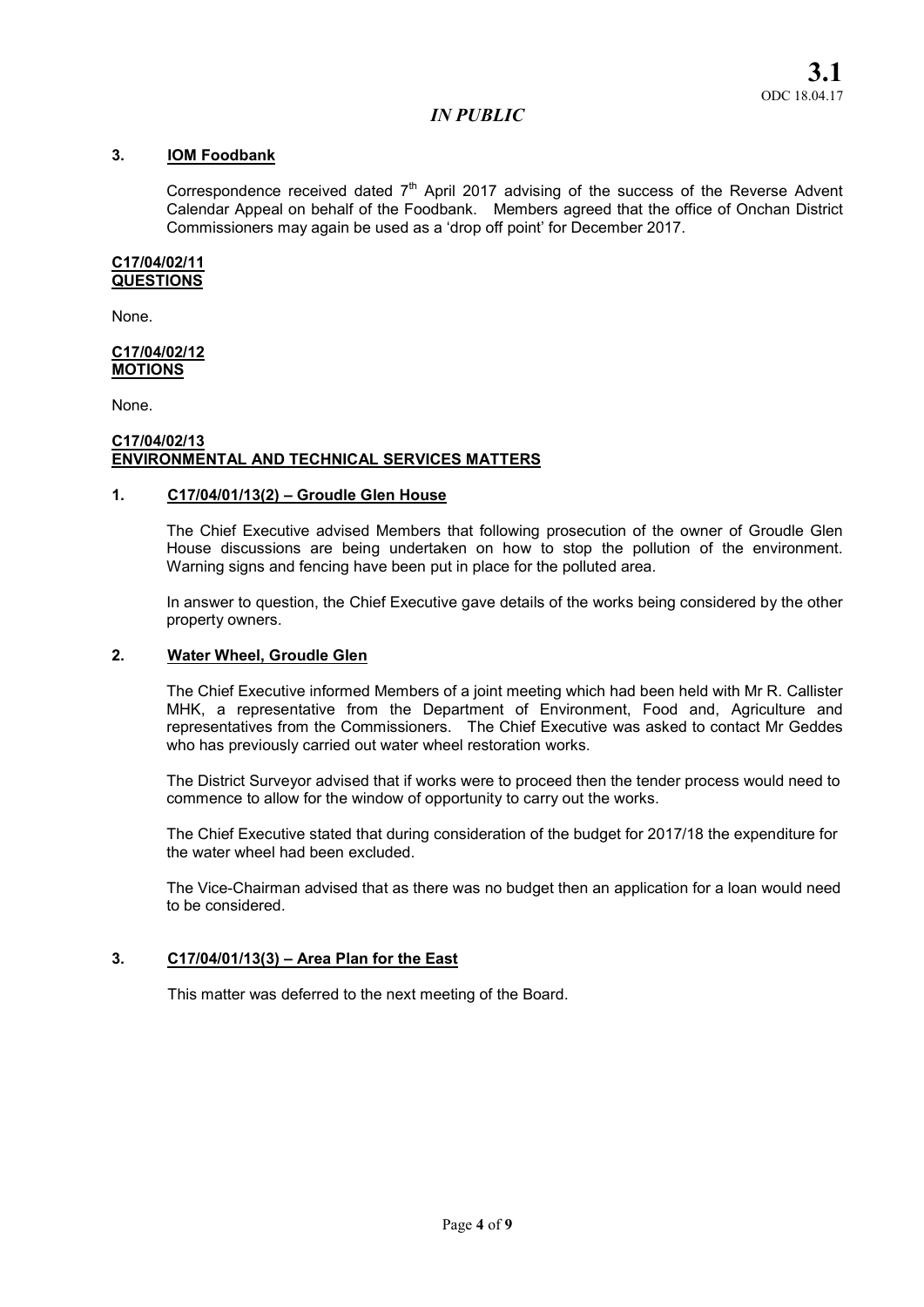### 4. Centenary Park – Management of Site

The report of the District Surveyor dated  $11<sup>th</sup>$  April 2017, having previously been circulated was considered.

The Chief Executive stated that the licensee on the site was not comfortable with the processing of the green waste on the site. The recommendation of the Waste Management Unit of the The recommendation of the Waste Management Unit of the Department of Infrastructure is to mix the green and brown waste (wood chippings) together before disposal to land to avoid the issues associated with leachate pollution. <sup>[Amended by ODC 08/05/17]</sup>

Commissioner Quirk advised that he had contacted the Environmental Health Department regarding possible pollution of the environment. The Environmental Health Officer has visited the site and a report into the complaint is awaited.

In answer to question, the Chief Executive advised that he believed the Environmental Health Officer would also be reporting on the creation of ponds in the area and the fact that metal visible on site may demonstrate that the drainage works carried out may have breached the cap of the tip.

The board considered alternative methods of disposal for green waste options included the purchase of new grass cutting & mulching equipment, disposal to a licensed waste site and disposal at the energy from waste plant. Discussion ensued with regard to alternative methods for the disposal of green waste.

The Chairman requested Commissioner Quirk to forward the report of the Environmental Health Officer to the Chief Executive upon receipt.

Matter to be placed on the agenda for the next meeting of the Board.

### 5. C17/03/03/13(1) – Tender Report

The following matter was considered in committee and transferred to the public domain.

The report of the District Surveyor dated  $11<sup>th</sup>$  April 2017, having previously been circulated was considered.

#### (a) Plumbing Maintenance

District Surveyor gave an explanation with regard to costs and workloads.

It was proposed by Mr Crellin, seconded by Mr Quirk and that the plumbing maintenance contract be awarded to two contractors, Astin Bros Ltd and G.J. Griffiths.

It was counter proposed by Miss Williams, seconded by Mr Turton, that the plumbing maintenance contract be awarded solely to the lowest tender being G.J. Griffiths.

A vote was taken on the counter-proposal.

*For: Miss Williams, Messrs Cherry and Turton Against: Messrs Crellin, Macfarlane, Quirk and Allen.* 

Counter proposal failed.

A vote was taken on the original proposal.

*For: Messrs Crellin, Macfarlane, Quirk and Allen. Against: Miss Williams, Messrs Cherry and Turton*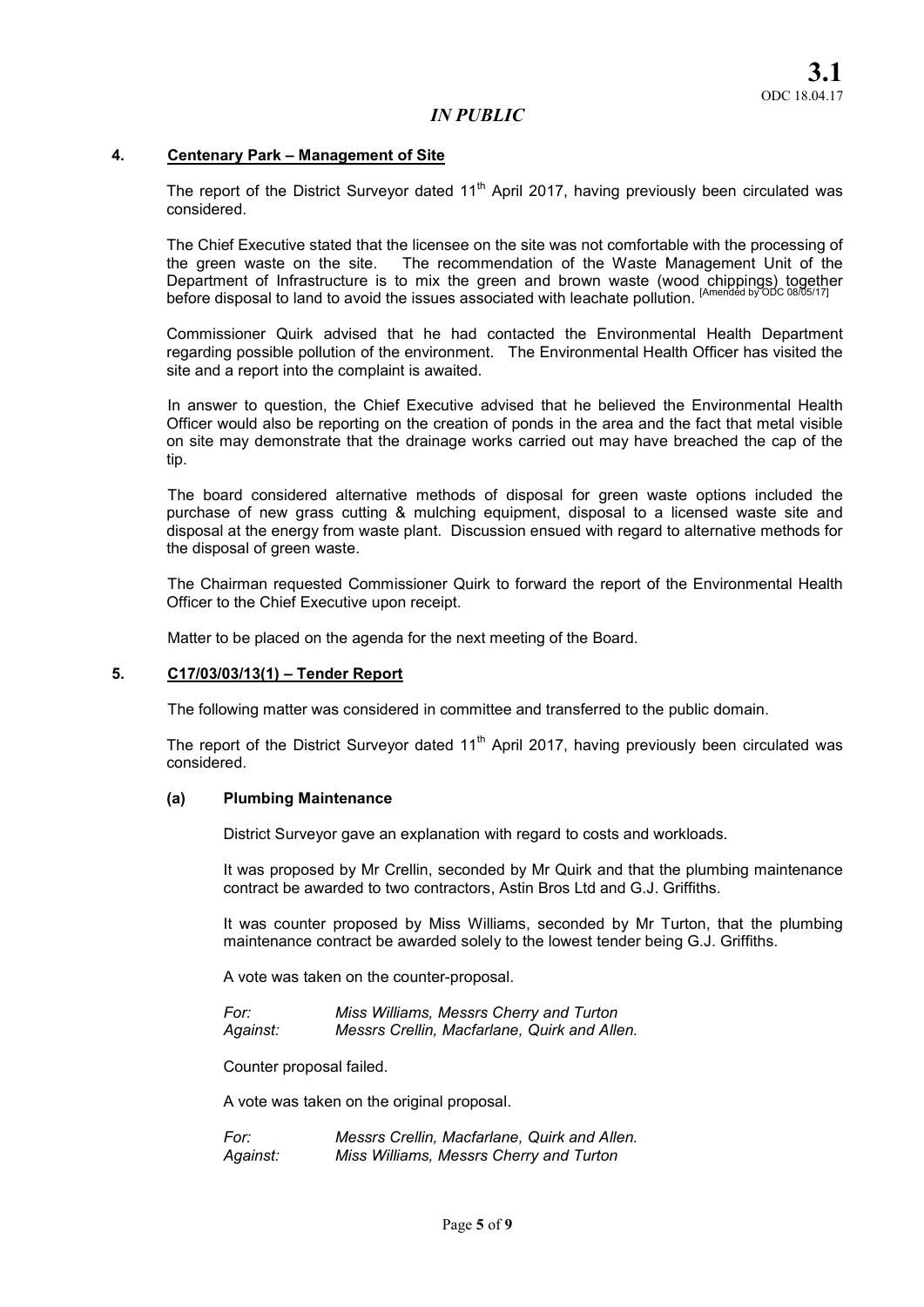### It was therefore RESOLVED that the plumbing maintenance contract be awarded to two contractors, Astin Bros Ltd and G.J. Griffiths.

In answer to question, the Vice-Chairman stated that the reason to employ two contractors for the work quota currently exceeds the capacity for one contractor, which the Clerk concurred with. <sup>[amended by ODC 08/05/17]</sup>

In answer to question, the District Surveyor stated that the quantity of work is not guaranteed.

### (b) Window Cleaning

It was proposed by Mr Crellin, seconded by Mr Cherry and unanimously RESOLVED that the window cleaning contract be awarded to locally based company P & M Windows.

### (c) Grass Cutting

No tenders returned.

After discussion, it was agreed that the District Surveyor approach the contractor who previously submitted a tender to see if they can carry out the work reducing the number of cuts to meet the budget.

## 6. Comparisons of Recycled Material

Report of the Waste Operations Manager dated  $28<sup>th</sup>$  March 2017, having previously been circulated was considered.

The District Surveyor advised that:-

- The 2014 and 2015 figures were a guestimate.
- The 2016 figures are more accurate weighbridge figures.

The Chairman stated that the Board will wait with interest to see the 2017 figures as a comparison.

The Board requested that a campaign be undertaken to promote the bring bank sites via the Commissioner's Website and social media.

#### 7. Waste Working Group – Political

Commissioner Crellin informed Members that he had attended a political meeting of the Waste Working Group. He advised that there appeared to be continuing support for kerbside recycling and bring banks but it was acknowledged that kerbside recycling is very expensive.

The Chairman requested that the list of materials which should not be recycled be circulated to members and included in the Authority's awareness campaign for recycling.

#### C17/04/02/14 PROPERTIES AND AMENITIES MATTERS

#### 1. Public Sector Housing – Tenancy Agreement

Report of the Deputy Clerk dated  $10<sup>th</sup>$  April 2017, having previously been circulated was considered.

The Deputy Clerk advised that the Department of Infrastructure's Public Estates and Housing Division have issued a new Tenancy Agreement and will be used for any new five year fixed tenancies.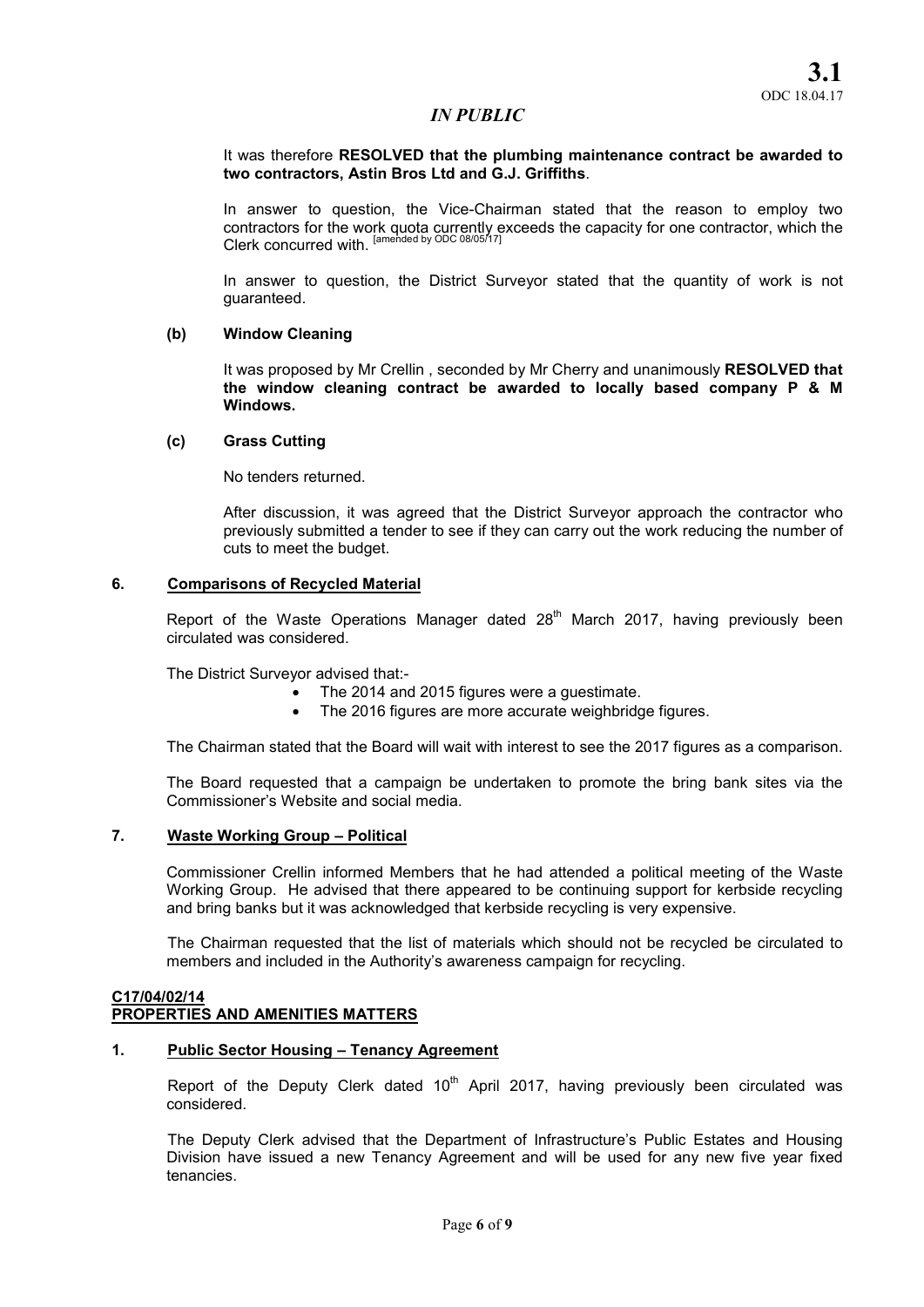The Deputy Clerk informed Members that within the new Tenancy Agreement there are some new clauses which will be issued to all the general housing tenants as an addendum to their original Tenancy Agreement.

Members were made aware of the changes within the Department of Infrastructure to form the Public Estates and Housing Division.

After a brief discussion, the Chairman requested that the issuing of photographs with the tenancy agreement and possible creation of statements of evidence be investigated.

## 2. Housing Allocations

Report of the Deputy Clerk dated  $11<sup>th</sup>$  April 2017 having previously been circulated were considered.

It was proposed by Miss Williams, <sup>[amended by ODC 08/05/17]</sup> seconded Mr Cherry, and RESOLVED that the tenancies be granted as follows:-

- (a) 15/42 that the tenancy be granted to TG244
- (b) 10/06 that the tenancy be granted to TG 358

It was proposed by Mr Crellin, seconded Miss Williams, and RESOLVED that the tenancies of 10/18 be granted to HA 3797.

### 3. Commissioners' Surgery

Commissioners' Surgery was held on Tuesday 4<sup>th</sup> April at The Onchan Hub, Commissioner Allen and Quirk were in attendance.

Commissioner Allen advised that there were 3 attendees and correspondence had been issued regarding their issues.

One of the queries was with regard to a rate demand being issued to the Morton hall, Elm Tree Road. The Chief Executive advised that the annual review of exemptions had been undertaken and the exemption for this building could not be sustained. He stated that under the relevant legislation, in general terms, an exemption only applies to a place of worship or a registered charity.

In answer to question, the Chief Executive advised that he had corresponded with the President of the Onchan Pensioners Club who occupy the Morton Hall and had been made aware that if they registered as a charity before  $30<sup>th</sup>$  June then they may become exempt from paying rates.

#### 4. Willow House

The report of the Chief Executive dated  $11<sup>th</sup>$  April 2017, having previously been circulated was considered.

Discussion ensued, and it was agreed that officers investigate the option of using Unit B of Willow House as a community space and a business case be brought back to the Board for further consideration.

It was further agreed that the premises continue to be actively marketed for rental whilst the process was being undertaken.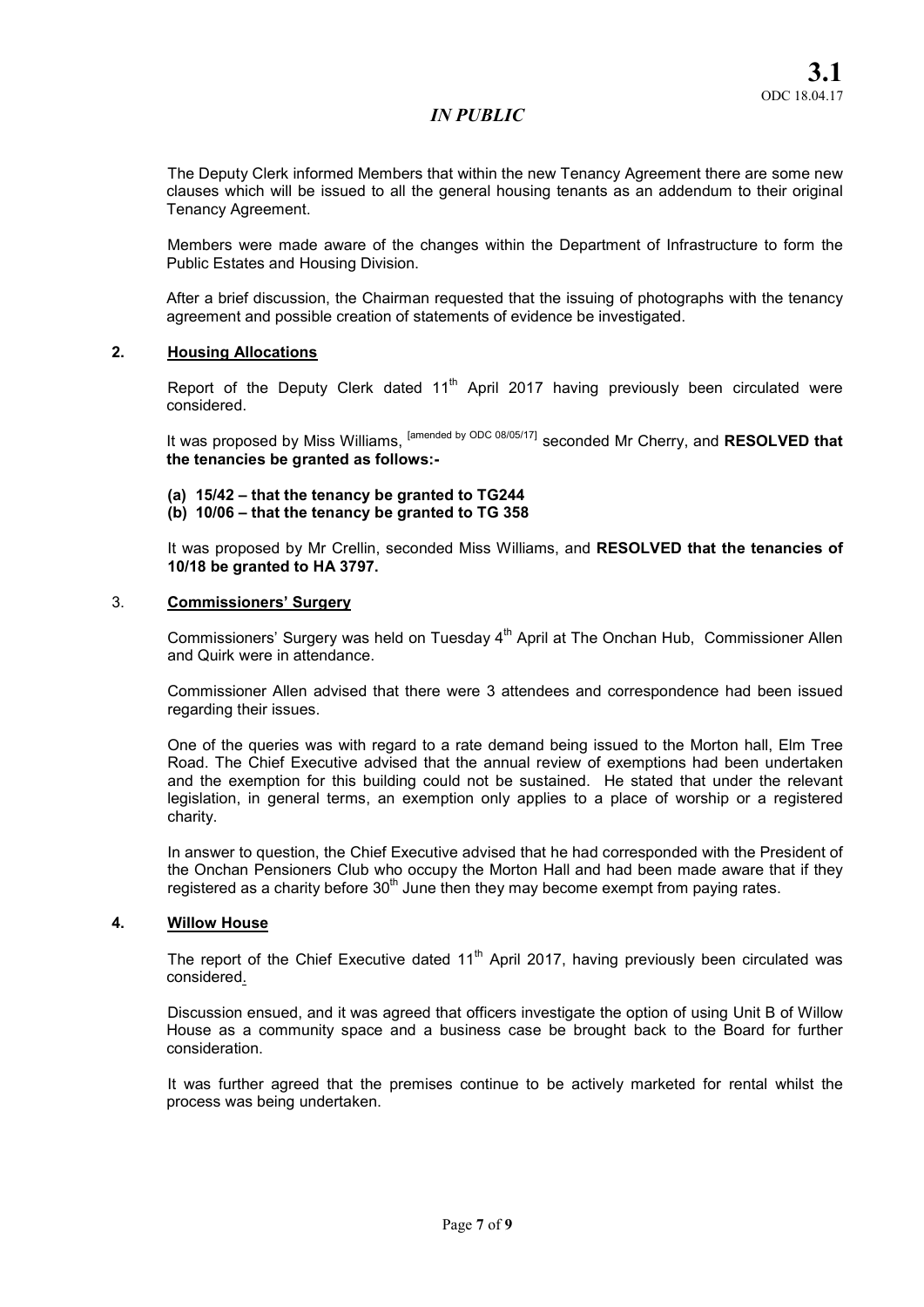## C17/04/02/15 CHAIRMAN'S ANNOUNCEMENTS

The Chairman advised that he had attended the Isle of Man Art Society Easter' Exhibition being held at the Village Walk.

The Chairman invited Members to attend the 'First Bowl' of the Season at the Isle of Man Flat Green Bowling Green on Saturday 22<sup>nd</sup> April 2017.

# C17/04/02/16 OTHER URGENT BUSINESS

## 1. Joint Board Meeting

Joint Board meeting with Braddan Parish Commissioners in the Boardroom at Hawthorn Villa to be held on  $20<sup>th</sup>$  April 2017 at 7.00 p.m.

## 2. Isle of Man Municipal Association

In answer to question, Members were informed that the meeting room at The Onchan Hub had been reserved for 19<sup>th</sup> September 2017 as requested and officers were awaiting final confirmation.

## 3. Avondale Road

The Chairman requested that traffic calming and zebra crossing in Avondale Road between the Village Walk and Avondale shops be referred to the Central Traffic Management Liaison Committee.

## 4. Schools in Onchan

The Chairman advised that he had visited Onchan Primary School and had been informed that all head teachers from the schools in Onchan meet every term. It has been suggested that member of the Board be invited to sit in on the meeting which would assist in working together for the community.

The Chairman requested that a representative to sit at the meeting be placed on the agenda for the Annual General Meeting.

# 5. Agenda Papers

The Chief Executive apologised for the uploading to the website of the minutes of the  $3<sup>rd</sup>$  April 2017 prior to approval.

Members noted that more Agenda items had been placed in public part of the Agenda for meetings and wished to revert to the previous custom and practice of keeping matters relating to the business of the Board in the private.

The Chief Executive noted Members concerns which will be addressed when compiling future Agendas.

# 6. Internal Audit

In answer to question, the Finance Manager advised that the Internal Audit had been completed and he was awaiting the report.

## 7. Accountancy Services – Expressions of Interest

In answer to question, the Chief Executive advised that the closing date was  $20<sup>th</sup>$  April 2017.